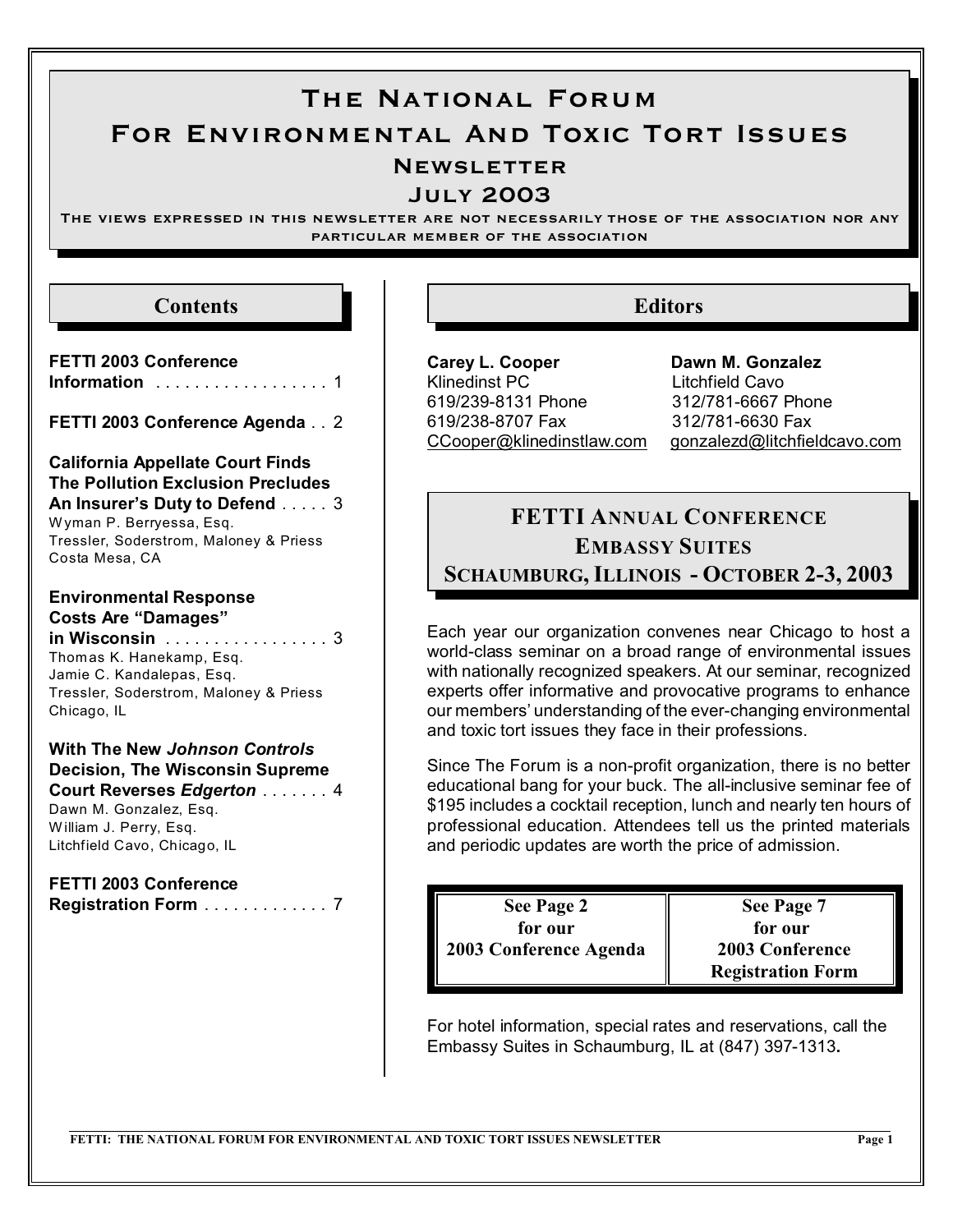## **FETTI 2003 CONFERENCE AGENDA OCTOBER 2-3, 2003 EMBASSY SUITES HOTEL - SCHAUMBURG, IL**

#### **WEDNESDAY - OCTOBER 1**

**7:00PM Early Bird Cocktail Reception**

#### **THURSDAY - OCTOBER 2**

**8:45AM - 9:45AM Bodily Injury and Property Damage Update**  *presented by Mike Aylward Morrison Mahoney & Miller*

> **9:45AM - 10:45AM Asbestos Reform**  *presented by Mark Behrens Shook, Hardy & Bacon*

**11:00AM - 12:00PM Reawakening of Silicosis** *presented by Tom Jensen Lind, Jensen, Sullivan & Peterson*

**1:00PM – 2:00PM Asbestos Bankruptcy Issues** *presented by Linda Bondi Morrison Tressler, Soderstrom, Maloney & Priess*

**2:00PM – 3:30PM**

**Reinsurance Issues "10 Things You Don't Want To Hear From Your Reinsurer"** *presented by Art Coleman Nixon Peabody*

> **3:45PM – 4:45PM Pollution Topics** *presented by John Shugrue Zevnik Horton*

#### **FRIDAY - OCTOBER 3**

**9:00AM – 10:15AM Bad Faith** *presented by John Gross Bishop, Barry, Howe, Haney & Ryder*

**10:30AM – 11:45AM Madison County, IL and Meso cases** *presented by Randy Bono The Simmons Firm*

> **11:45PM – 12:00PM FETTI Business Meeting**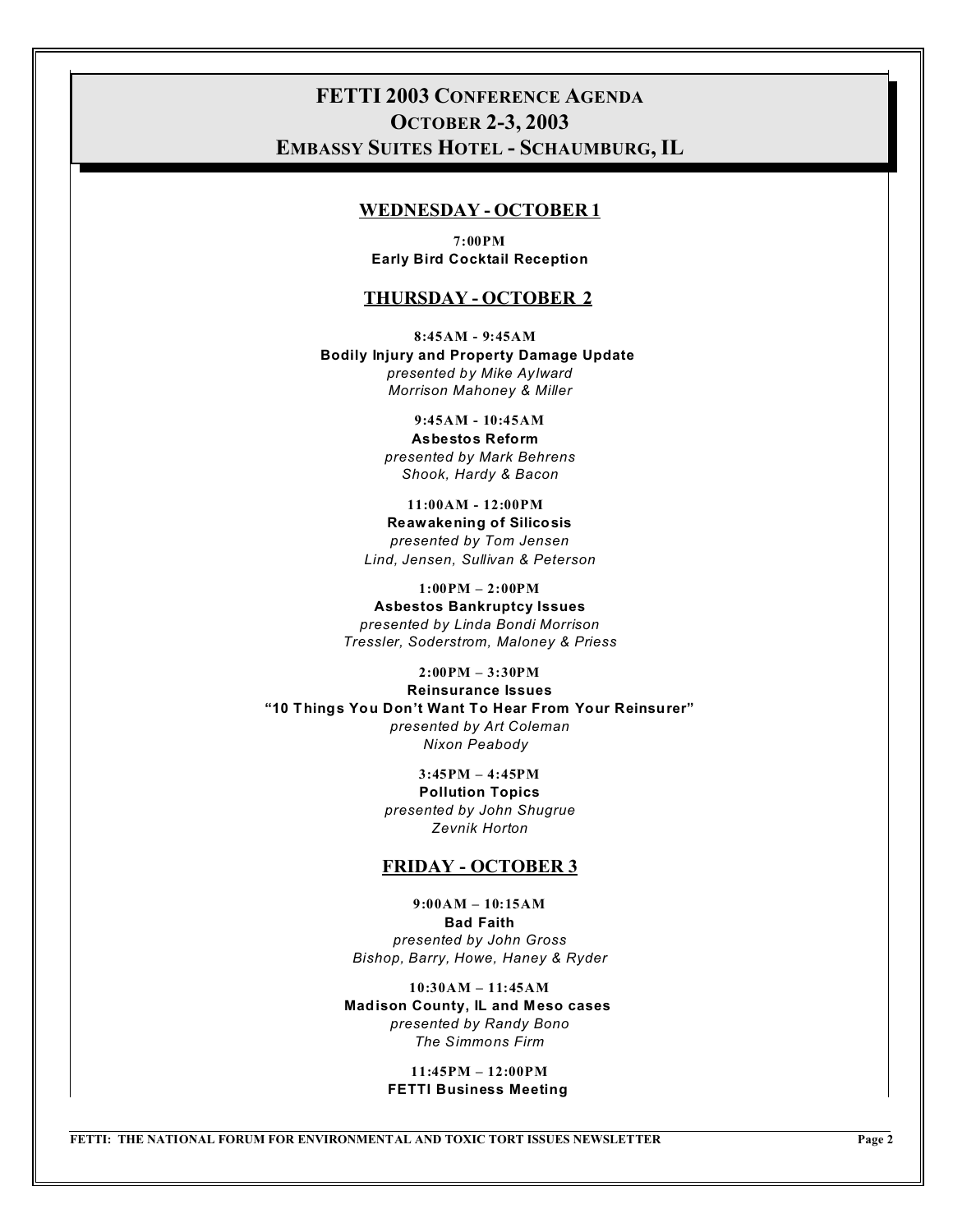**California Appellate Court Finds The Pollution Exclusion Precludes An Insurer's Duty to Defend**

**Wyman P. Berryessa, Esq.**

Tressler, Soderstrom, Maloney & Priess 3070 Bristol Street, Suite 450 Costa Mesa, CA 92627 (949) 429-2900 [wberryessa@tsmp.com](mailto:wberryessa@tsmp.com)

In *Westoil Terminals Co., Inc. v. Industrial Indemnity Company* (July 3, 2003), the California Court of Appeal, Second Appellate District, affirmed a trial court's ruling on summary judgment that a pollution exclusion contained in Industrial Indemnity Company's ("Industrial") commercial general liability policy was unambiguous and barred all claims arising out of underlying litigation between Coastal Corporation ("Coastal") and Westoil Terminals Company ("Westoil"). Industrial therefore did not have a duty to defend or indemnify Westoil for any costs incurred in the underlying litigation.

Westoil operated a tank farm for the storage and transfer of chemicals from 1950 until 1974. Westoil then leased the land to Coastal, which operated the facility between 1974 and 1996. In 1985 the California Regional Water Quality Control Board for Los Angeles issued a clean-up and abatement order requiring Coastal to investigategroundwater contamination arising from the facility and implement a remediation plan. In 1997 Coastal sued Westoil in federal court to recover costs associated with the investigation and clean-up.

Coastaland Westoil eventually settled the underlying litigation for \$11 million.

Westoil then sought coverage from Industrial, which issued a commercial general liability policy to Westoil between July 1, 1984 and July 1, 1987. The policy contained a pollution exclusion, which excluded coverage for all damages arising out of pollutants unless a:

sudden, unexpected and unintended discharge, dispersal, release or escape takes place during the policy period and causes bodily injury or damage to tangible property during the policy period.

The trial court found this pollution exclusion barred coverage because Coastal's complaint against Westoil only sought recovery from Westoil based on alleged negligent conduct that occurred during Westoil's operation of the facility. The appellate court affirmed the trial court's ruling based on the argument that Westoil's alleged negligent conduct could only have occurred prior to the issuance of Industrial's policy and, therefore, there could not have been a discharge, dispersal, etc. during the policy period.

The appellate court further found that the pollution exclusion's requirement that the release take place during the policy period in order to trigger coverage was not inconsistent with the "continuous trigger theory" announced in *Montrose Chemical Corp. v. Admiral Ins. Co.* (1995) 10 Cal.4th 645 (Montrose II). The court reasoned that the insurer was free to limit coverage for pollution damages to occurrences that took place during the policy period if it so desired.

This case is significant to the extent that it supports the following arguments: 1) pollution exclusions may be used to deny a defense obligation under certain circumstances; and 2) courts may enforce exclusions that limit coverage to occurrences that take place during the policy period.  $\blacksquare$ 

**Environmental Response Costs Are "Damages" in Wisconsin**

**Thomas K. Hanekamp, Esq. Jamie C. Kandalepas, Esq.** Tressler, Soderstrom, Maloney & Priess Chicago, IL (312) 627-4000 [thanekamp@tsmp.com](mailto:thanekamp@tsmp.com) [jkandalepas@tsmp.com](mailto:jkandalepas@tsmp.com)

Since 1994, environmental cleanup and remediation costs have not constituted "damages" under commercial general liability (CGL) policies in Wisconsin. However, on July 11, 2003, the Wisconsin Supreme Court held that environmental response costs are considered "damages" under CGL policies. In its decision in *Johnson Controls*, the Court stated:

The resulting rule should be clear, comprehensive and logical: The liability imposed under CERCLA against an insured who has contributed to the contamination of property is covered "as damages" if the costs to satisfy that liability are expended to remediate, or pay for the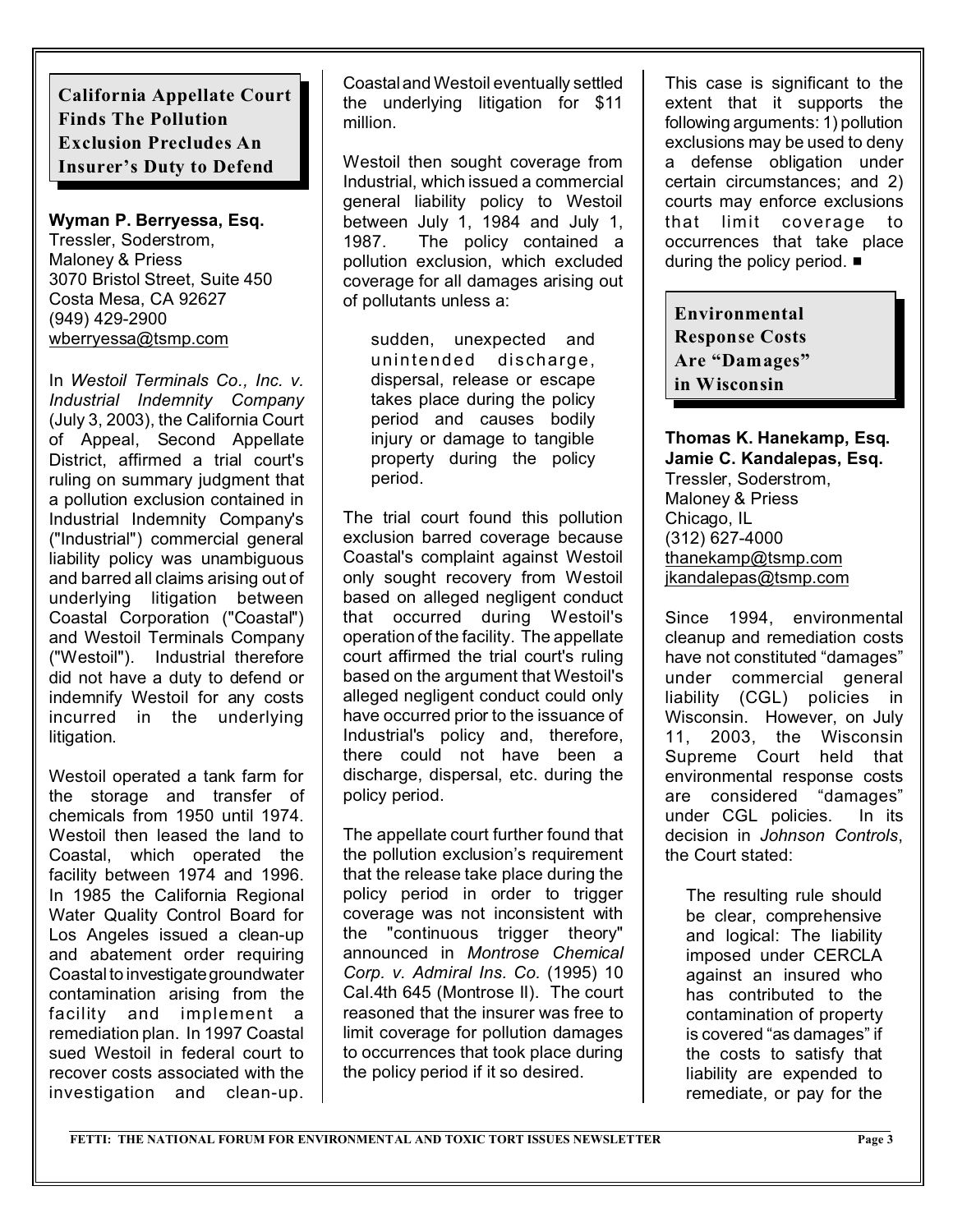remediation of, the damaged property.

Johnson Controls, a Milwaukeebased manufacturer, brought a declaratory judgment action in Wisconsin state court against its liability insurers seeking coverage for various costs relating to the environmental cleanup of 21 sites. The sites are located in 16 different states where Johnson Controls and/or Globe Union (Johnson Controls acquired Globe Union in 1978) faced liability under CERCLA. The insurance policies at issue were either primary, excess or umbrella general liability policies and provided that the "company will pay on behalf of the insured all sums which the insured shall become legally obligated to pay as damages because of bodily [or personal] injury or property damage to which the policy applies, caused by an occurrence…" Johnson Controls' insurers refused to defend or indemnify it for any cleanup costs flowing from CERCLA.

In 1994, the Wisconsin Supreme Court decided *City of Edgerton v. General Casualty Co. of Wisconsin*, 184 Wis. 2d 750, 517 N.W.2d 463 (1994), *cert. denied*, 514 U.S. 1017 (1995), where the court held that cleanup and remediation costs under CERCLA did not constitute "damages" within the indemnification provisions of CGL policies. This holding was based on a conclusion that environmental response costs under CERCLA constitute equitable relief, not legal damages, and thus the insurer had no duty to indemnify its insured. In addition, the court held in *Edgerton* that the issuance of a letter by the EPA or the Wisconsin Department of Natural

Resources, which either requested or directed an insured to participate in the environmental cleanup of contaminated property, did not constitute a "suit" sufficient to trigger the insurer's duty to defend.

In *Johnson Controls*, however, the Wisconsin Supreme Court overruled the *Edgerton* decision, holding that an insured's costs of restoring and remediating damaged property, whether the costs are based on remediation efforts by a third party (including the government) or are incurred directly by the insured, are covered damages under applicable CGL policies. The Wisconsin Supreme Court in *Johnson Controls* also held that a PRP letter triggers the CGL insurer's duty to defend.

As a result of the *Johnson Controls* decision, insurers will likely see an increase in environmental coverage litigation in Wisconsin.  $\blacksquare$ 

**With The New** *Johnson Controls* **Decision, The Wisconsin Supreme Court Reverses** *Edgerton*

**Dawn M. Gonzalez, Esq. William J. Perry, Esq.** Litchfield Cavo 303 W. Madison Chicago, IL 60606 (312) 781-6667 [gonzales@litchfieldcavo.com](mailto:gonzales@litchfieldcavo.com) [perry@litchfieldcavo.com](mailto:perry@litchfieldcavo.com)

On July 11, 2003, the Wisconsin Supreme Court issued its five-to-two split opinion in *Johnson Controls, Inc. v. Employers Insurance of Wausau*, 2003 Wisc. Lexis 484 (Slip Op. 01- 1193, July 11, 2003) in which it overturned its own 9-year old decision in *City of Edgerton v. General Casualty Co. of Wisconsin*, 184 Wis.

2d 750, 517 N.W. 2d 463 (1994), cert. denied, 514 U.S. 1017 (1995). In the *Edgerton* decision, the Wisconsin Supreme Court had concluded that a PRP letter from the USEPA or a similar letter from a state agency was not a suit and had concluded that CERCLA response costs incurred by an insured pursuant to a government directive were not "damages" as that term was used in a general liability policy. The *Edgerton* court concluded that "damages" only meant legal damages: "It is legal compensation for past wrongs and is generally pecuniary in nature. The term 'damages' does not encompass the cost of complying with injunctive degrees." *Edgerton,* 517 N.W.2d at 478. In reaching this decision, the *Edgerton* court relied heavily on *School District of Shorewood v. Wausau Insurance Cos.*, 170 Wis. 2d 347, 488 N.W.2d (1992) (costs incurred in implementing injunctive relief to correct school segregation were not covered "as damages").

In the nine years since *Edgerton* was decided, there were several Wisconsin cases that tried to apply and/or distinguish *Edgerton's* holding. Of most significance was the Wisconsin Supreme Court's 1997 decision in *General Casualty Co. of Wisconsin v. Hills,* 209 Wis. 2d 167, 561 N.W.2d 178 (1997). In *Hills,* the Wisconsin Supreme Court held that the nature of the relief being sought should determine whether an action sought "damages" covered by a general liability policy. Where a third party seeks contribution from the insured for response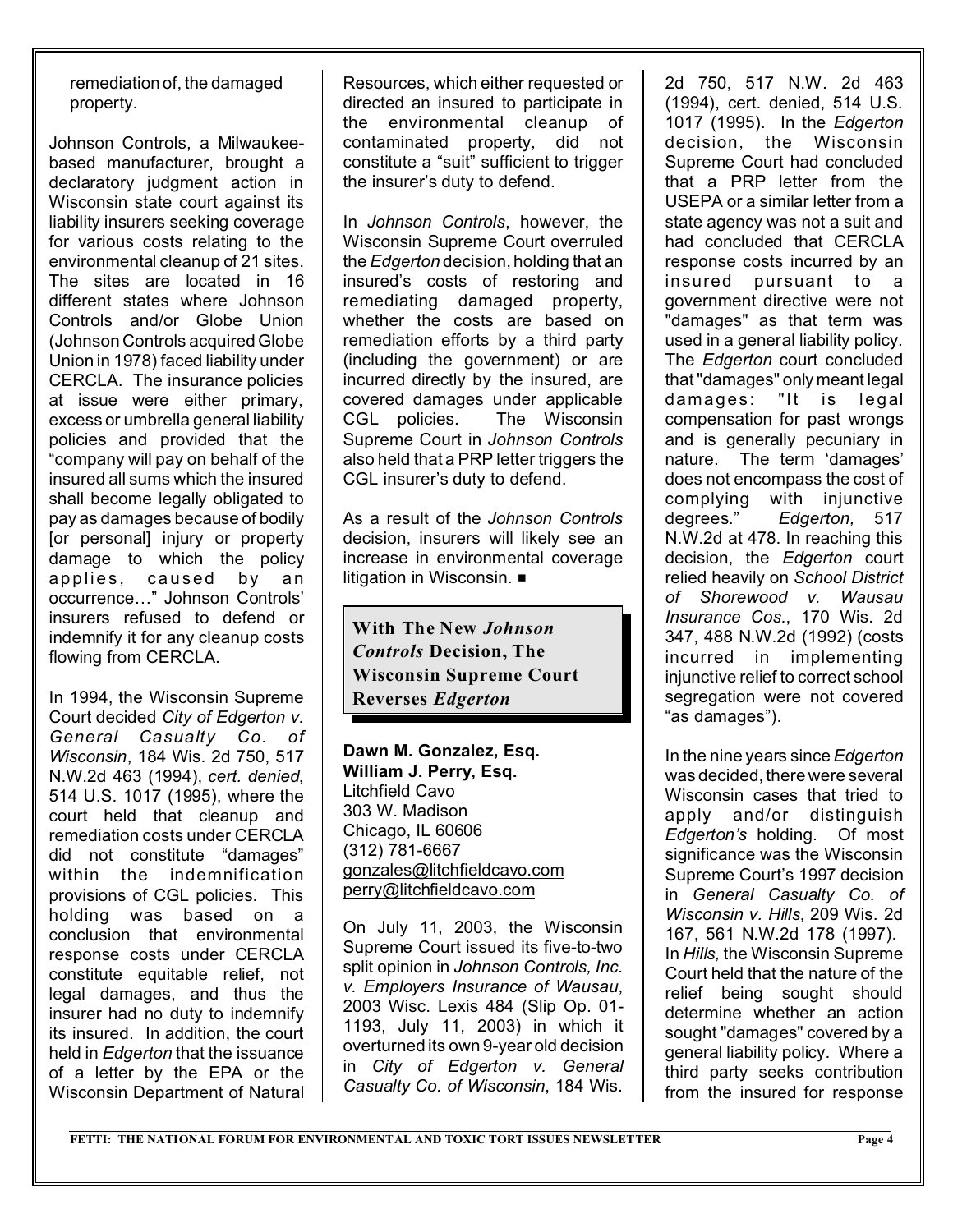costs incurred by that third party in response to a governmental directive, the contribution sought is substitutionary in nature and, therefore, is considered covered "damages" under a CGL policy. The tension between *Edgerton* and *Hills* arises from the conclusion that CERCLA response costs would not be covered under *Edgerton* if a government entity forced the remediation, and yet there could be coverage under *Hills* if a third-party filed suit to seek reimbursement for incurring those same CERCLA response costs.

In *Johnson Controls*, the Wisconsin Supreme Court admitted that *Edgerton* and *Hills* "cannot be reconciled without generating arbitrary and illogical distinctions…. As a practical matter, if we do not remove or limit the force of *Edgerton*, we must remove or limit the force of *Hills*." *Johnson Controls*, 2003 LEXIS 484 at 81-82. The Wisconsin Supreme Court decided to eviscerate its decision in *Edgerton* and expand its holding in *Hills* to find that a liability policy will provide coverage for response costs no matter the identity of the party seeking such costs.

As justification for abandoning the *Edgerton* decision, the *Johnson Controls* court found that the *Edgerton* decision contained four significant errors. First, it found the *Edgerton* opinion was too quick to embrace the strict dichotomy betweenlegal damages and equitable actions. *Id.,* at 31- 33. The *Edgerton* court had adopted too broadly the key sentence in the *Shorewood* court's opinion – "the term 'damages' does not encompass the cost of complying with an injunctive decree." Instead, the *Johnson Controls* court explained that as long as an equitable action is "providing compensation for past wrongs – if it is 'remedial in nature' – it cannot be lumped indiscriminately with a typical injunction…." *Id.,* at 33.

The *Johnson Controls* court also found that *Edgerton's* second mistake was not appreciating the nature of liability for environmental cleanup costs under CERCLA or how that liability would be understood by a reasonable insured. *Id.,* at 34-42. The *Johnson Controls* court explained that CERCLA has both a prospective element and remedial element and that the nature of CERCLA relief is, at least in part, compensatory. *Id.*, at 36. Moreover, the *Johnson Controls* court found that, by Edgerton's failure to appreciate the remedial aspects of CERCLA, *Edgerton* treated CERCLA response costs as uncovered as though the issue had been decided in *Shorewood* when in fact the *Shorewood* court specifically declined to rule on that issue. *Id.,* at 42.

The Wisconsin Supreme Court's third criticism with *Edgerton* was that case improperly relied on misquoted authority to support the proposition that the "as damages" language in a CGL policy exempted CERCLA response costs. Although the *Edgerton* court relied on a 1973 edition of a remedies handbook, it failed to review the 1993 revision of the handbook which specifically concluded that CERCLA response costs are analogous to repair costs and consequential damages. *See* Dan B. Dobbs, Law of Remedies, § 5.2 (5) at 727 (1993). As a consequence, the *Johnson Controls* court found that the reliance on the 1973 edition of Professor Dobbs' handbook on the law of remedies was faulty and subsequent revisions to that treatise (which were in existence

at the time of the 1994 *Edgerton* decision) weakened *Edgerton*'s basis for construing the "as damages" language as exempting CERCLA response costs. *Id.*, at 44.

The *Johnson Controls'* fourth criticism of *Edgerton* was that the decision failed to address the long held law of Wisconsin that the cost of repairing and restoring damaged property and water to its original condition was a proper measure of compensatory damages. *Id.,* at 44-45.

Justice Prosser, writing for the majority, explained that the *Hills* decision had made a "valiant attempt" to coexist with the rulings in *Edgerton*. *Id.,* at 46. However, the *Johnson Controls* court concluded that *Hills* "effectively obliterated [*Edgert on's*] intellectual foundation." *Id.,* at 47. Justice Crooks, in a concurrence, was a bit more forceful when he indicated that *Hills* should have come right out and overruled *Edgerton* six years ago. *Id.,* at 105. As a consequence, the *Johnson Controls'* court found the distinction between the contact by a government entity in *Edgerton* and the contact by a third party in *Hills* to be arbitrary, and refused to honor the fortuity of government contact as determinative of coverage.

Finally, the *Johnson Controls* court repeatedly criticized the *Edgerton* decision for not sufficiently addressing the "primary importance" of the "reasonable expectations" of policyholders. The *Johnson Controls* court explained that the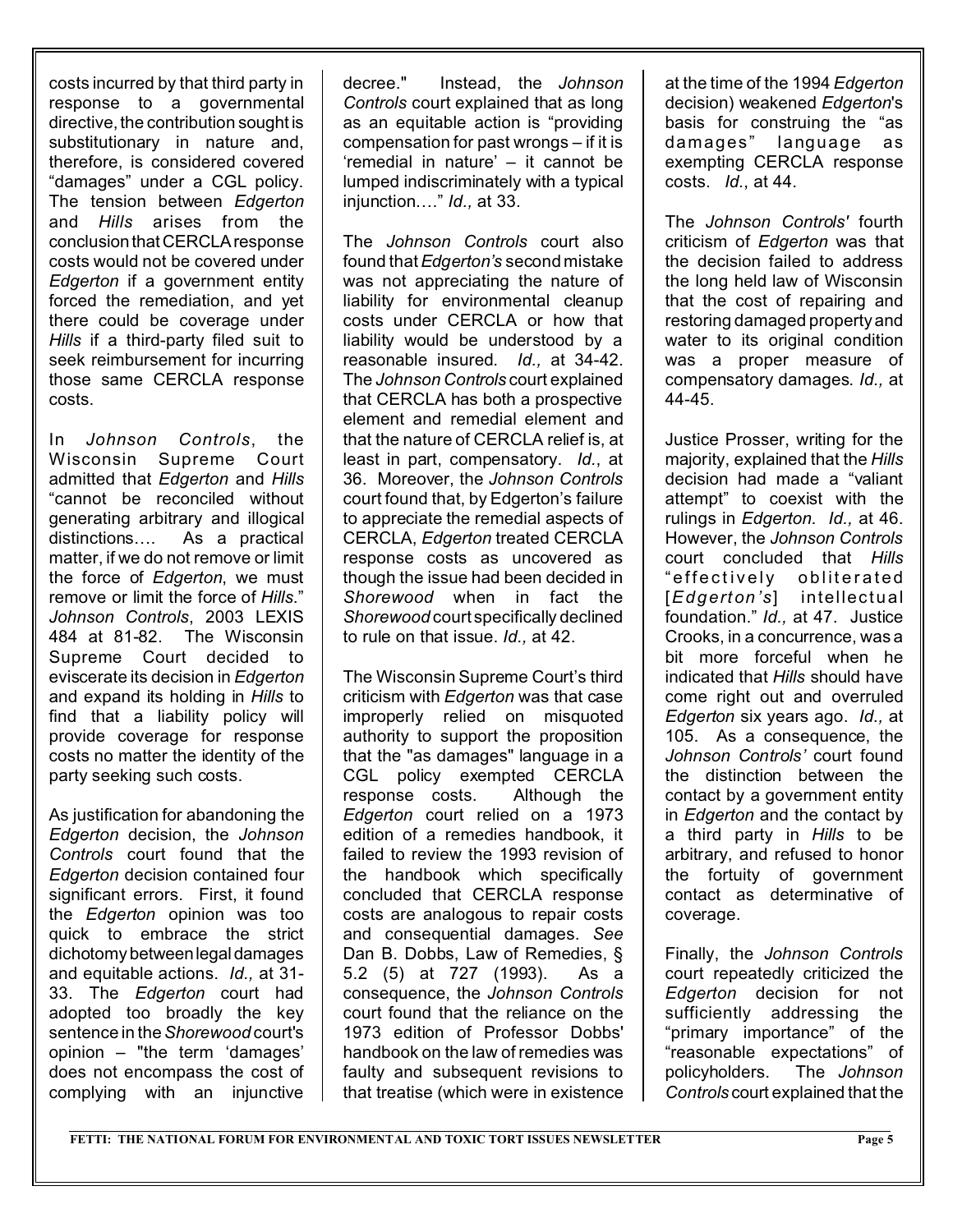insured has a reasonable expectation that environmental response costs are covered under a CGL policy regardless of the claimant's identity. Thus, *Edgerton's* failure to address the reasonable expectation of the insured was fatal to *Edgerton's* continued viability. In fact, the *Johnson Controls* decision referenced "reasonable expectations" at least seven times. Id*.,* at 26, 34, 41, 47, 49, 54 and 65.

In addition to overturning *Edgerton*'s holding that CERCLA response costs are not damages under a CGL policy, the *Johnson Controls* court also reversed *Edgerton* on whether or not PRP letters constitute a suit. *Id.,* at 58- 70. Based on the reasonable expectation of the insured, the *Johnson Controls* court concluded that the PRP letter is the "functional equivalent" of a suit because such letters establish an adversarial proceeding between the insured and a governmental agency.

On both issues, the *Johnson Controls* court further noted that *Edgerton*'s precedent provided

improper incentives to Wisconsin companies to refuse voluntary remediation efforts in order to obtain a defense and indemnification from an insurer. Specifically, the court noted that an insured might refuse to participate and wait for it to be sued for contribution for response costs incurred by someone else. *Id.,* at 53. It also noted that an insured might refuse to respond to a PRP letter and wait for a formal lawsuit. *Id.,* at 69.

After deciding that the *Edgerton* decision was incorrectly based on faulty logic, the remaining bulk of the *Johnson Control* opinion addressed the court's ability to overturn the *Edgerton* decision despite the principles of *stare decisis*. Here the court noted that any reliance on *Edgerton* in calculating expected costs and obligations between insurers and policyholders "is not the type of 'reliance' that is relevant to this kind of analysis." *Id.,* at 97, fn. 49. The court also rejected the insurers' prediction that there will be an increase in coverage litigation in Wisconsin. *Id.*, at 98.

Justice Wilcox wrote a candidly harsh dissenting opinion, to which Justice Bradley joined, that expresses what

many on the insurance carriers' sides might suspect… "[t]he only thing that has changed [since *Edgerton*] is the personnel of this court." *Id.,* at 107. Moreover, this dissent points out the precarious message that is sent by overturning the *Edgerton* precedent: "By overturning established precedent today, after repeatedly refusing to do so in the past, the court tells litigants with means to do so that they are better served through constant expostulations and challenges to adverse decision than by acknowledging the validity of the state's law…." *Id.,* at 122.

In the aftermath of *Johnson Controls*, insurers and their attorneys will be well served to reevaluate their pending Wisconsin environmental claims and to start anticipating whether there are any other coverage issues that might receive a similar attack in Wisconsin that this one received from the policyholder's bar.■

*Visit Us Online Today***:**

# **WWW.FETTI.ORG**